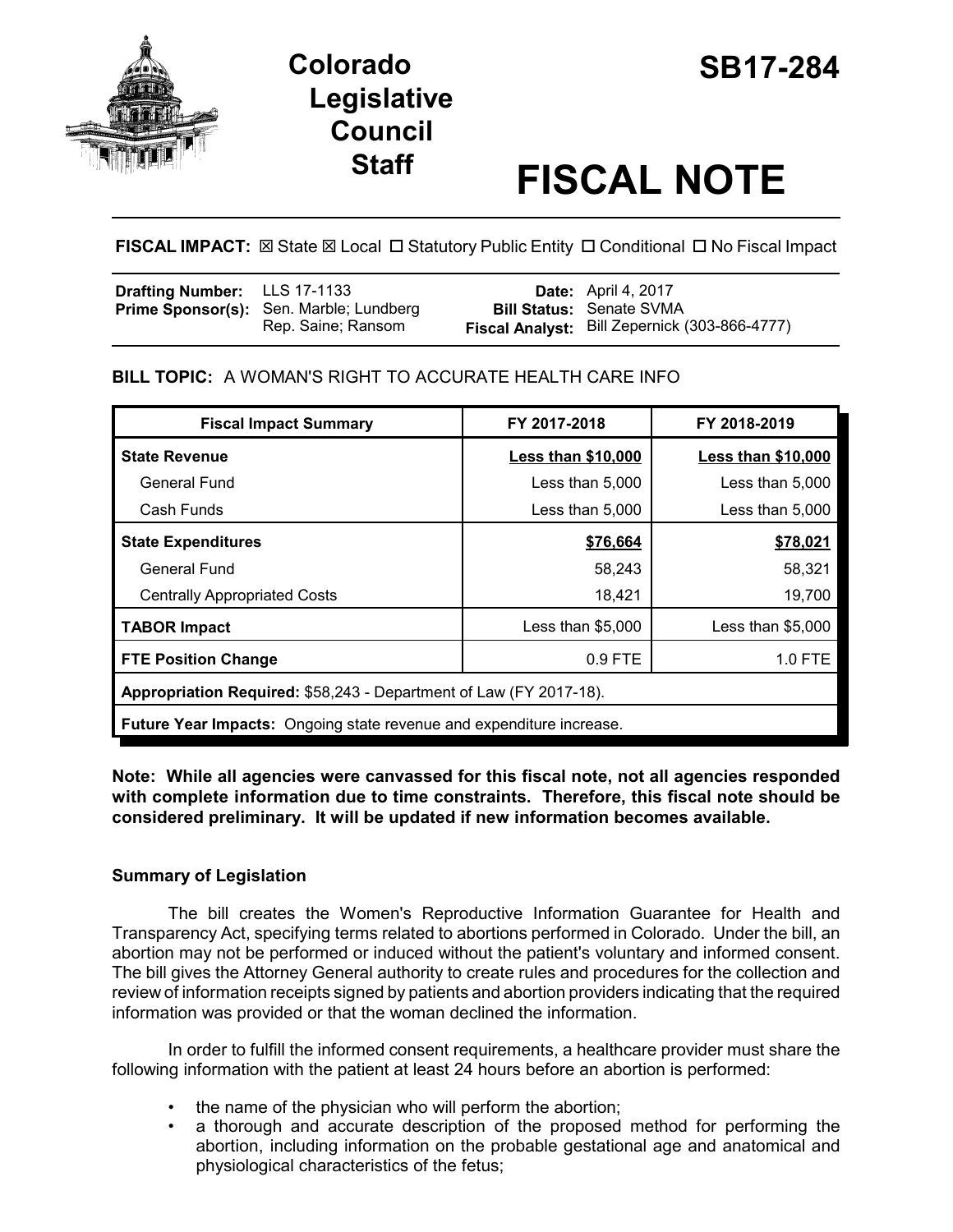April 4, 2017

- a description of immediate and long-term physical and psychological risks involved in the abortion procedure;
- a description of abortion reversal procedures;
- a description of alternatives to abortion;
- a description of medical assistance benefits that may be available for prenatal care, childbirth, and neonatal care, in addition to information on the liability of the father for child support; and
- any other medical or other information that a reasonable patient would consider important for making a decision.

Additionally, the bill requires that at least 24 hours prior to an abortion the healthcare provider give the patient the opportunity to receive a current picture of the ultrasound portraying the entire body of the unborn child. In the required opportunity for an ultrasound, the healthcare provider must provide:

- an oral description of all relevant features of the ultrasound, with audible heartbeat, if present;
- a written and oral description of whether or not the pregnancy is viable;
- a list of all known ultrasound providers within a ten-mile radius of the abortion provider, in order to allow a patient to seek a second opinion;
- a description of the probable gestational age of the unborn child;
- a description of the development of the unborn child's nerve endings and the unborn child's ability to feel pain at each stage of development; and
- a statement that the patient may withdraw consent to the abortion at any time.

A healthcare provider who refuses to comply with the ultrasound provision must give the woman a list of providers who will provide a free ultrasound and comply with the provisions. Further, the healthcare provider must post a notice stating that the facility does not provide ultrasounds and is not a medical facility.

Any person who recklessly violates any provision of the act commits an unclassified misdemeanor and is subject to a fine of up to \$1,000 per violation. A person who suffers a loss or injury as a result of any violation of the act may bring a cause of action against the healthcare provider. The Attorney General may impose civil penalties on abortion clinics that violate any provision of the bill related to information receipt or any other provision of law. Civil penalties may be up to \$1,000 for each violation, and the Attorney General may suspend or close an abortion clinic that commits violations.

#### **Comparable Crime**

State law requires Legislative Council Staff to include certain information in the fiscal note for any bill that creates a new crime, changes the classification of an existing crime, or changes an element of the existing crime that creates a new factual basis for the offense. The requirements and prohibitions under SB 17-284 do not currently apply to healthcare providers. For this reason, no information about the likely offenders or victims is available. Due to the professional nature of providers performing abortion services, the fiscal note assumes a high rate of compliance with the provisions of this bill.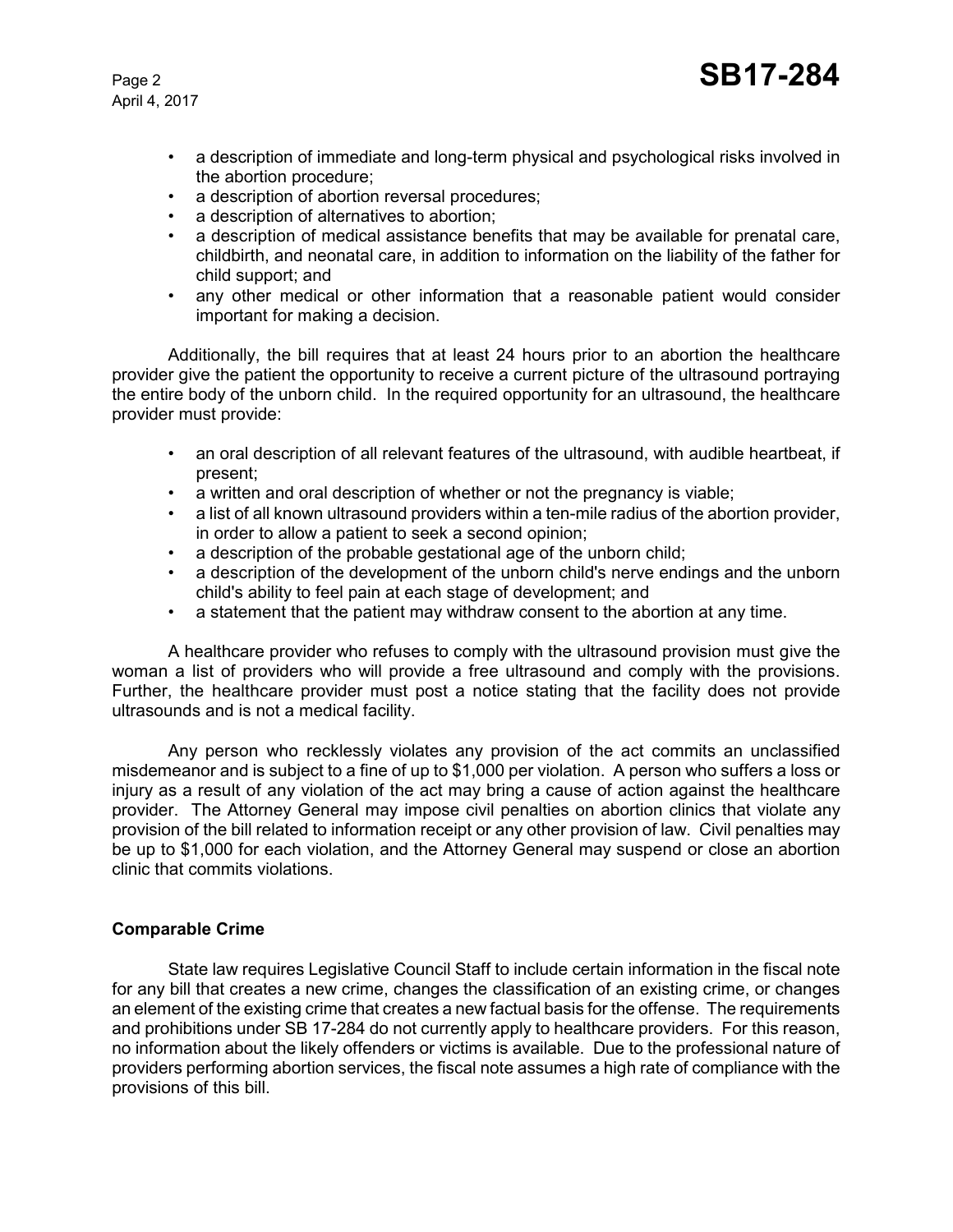April 4, 2017

#### **State Revenue**

Beginning in FY 2017-18, this bill is anticipated to increase state revenue by less than \$10,000 per year from criminal fines and fees and civil penalties. These revenue impacts are discussed below.

*Criminal fines.* This bill is anticipated to increase state revenue by less than \$5,000 per year, credited to the Fines Collection Cash Fund in the Judicial Department. The fine penalty for the unclassified misdemeanor under the bill may be up to \$1,000 per violation. Because the courts may impose a fine up to this maximum amount, the precise impact to state revenue cannot be determined. However, based on the likelihood of high compliance among healthcare providers, the fiscal note assumes that any revenue generated is likely to be less than \$5,000.

*Court and administrative fees.* To the extent convictions occur, fee revenue in the Judicial Department may increase by a minimal amount. Fees are imposed for a variety of court-related costs, which vary based on the offense and the type of court. Typical fees may include such items as probation supervision, genetic testing, victim compensation, late fees, and other administrative fees. Some fee revenue is shared with local governments; please refer to the Local Government Impact section for additional information.

*Civil penalties.* Beginning in FY 2017-18, this bill is anticipated to increase General Fund revenue by less than \$5,000 from civil penalties. Under the bill, the Attorney General may impose a civil penalty of up to \$1,000 for a violation under the bill. Given that the Attorney General has flexibility in the amount of the fine imposed and that the fiscal note assumes a high level of compliance by abortion clinics, any increase in fine revenue is projected to be minimal. Revenue from civil penalties is exempt from TABOR.

#### **TABOR Impact**

This bill increases state cash fund revenue from fines and fees, which will increase the amount of money required to be refunded under TABOR for FY 2017-18 and FY 2018-19. TABOR refunds are paid out of the General Fund. Since the bill increases the TABOR refund obligation without a corresponding change in General Fund revenue, the amount of money available in the General Fund for the budget will decrease by an identical amount.

#### **State Expenditures**

The bill increases costs in the Department of Law by \$76,664 and 0.9 FTE in FY 2017-18 and \$78,021 and 1.0 FTE in FY 2018-19. Workload will also increase in the Judicial Department and the Department of Regulatory Agencies. Costs are summarized in Table 1. The fiscal note assumes that staff will be hired and any other impacts will be incurred after July 1, 2017.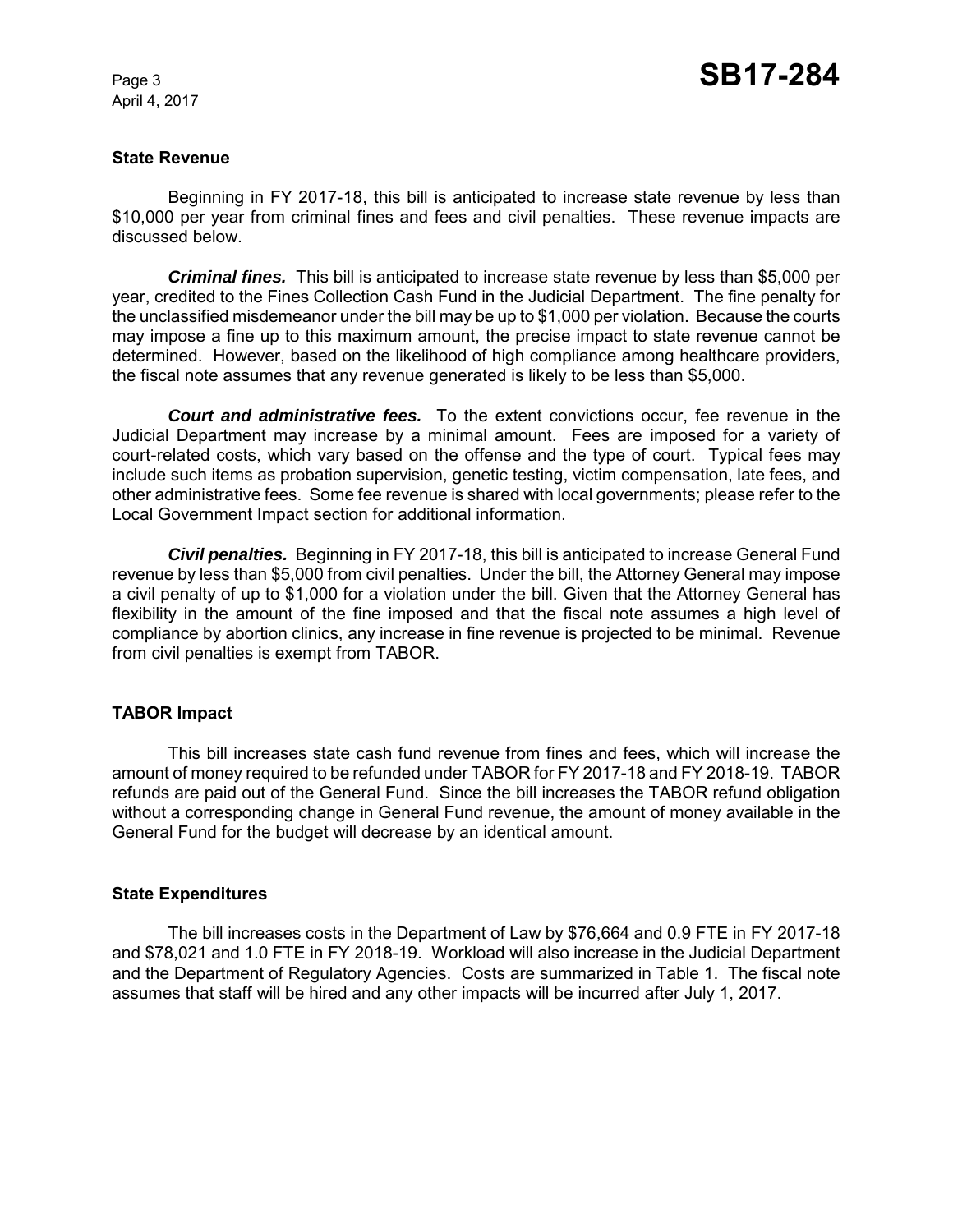| Table 1. Expenditures Under SB 17-284       |            |            |  |  |  |  |
|---------------------------------------------|------------|------------|--|--|--|--|
| <b>Cost Components</b>                      | FY 2017-18 | FY 2018-19 |  |  |  |  |
| <b>Personal Services</b>                    | \$52,590   | \$57,371   |  |  |  |  |
| FTE.                                        | $0.9$ FTE  | 1.0 FTE    |  |  |  |  |
| Operating Expenses and Capital Outlay Costs | 5,653      | 950        |  |  |  |  |
| Centrally Appropriated Costs*               | 18.421     | 19,700     |  |  |  |  |
| <b>TOTAL</b>                                | \$76,664   | \$78,021   |  |  |  |  |

 *\* Centrally appropriated costs are not included in the bill's appropriation.*

*Department of Law.* The Department of Law will require 1.0 FTE for a health professional to create program rules and monitor compliance by abortion clinics in meeting the information disclosure requirements. Personal service, operating, and capital outlay expenses for this staff are shown in Table 1.

*Judicial Department.* The bill may increase workload in the trial courts by a minimal amount. The bill may result in additional criminal filings for healthcare providers acting in violation of the bill. The bill also creates a new civil cause of action against healthcare providers that may result in additional civil filings. However, the fiscal note assumes a high level of compliance among healthcare providers and that no new appropriations are required for this purpose.

*Office of the State Public Defender and the Office of Alternate Defense Counsel.* The bill may increase workload or costs for the Office of the State Public Defender and Office of Alternate Defense Counsel, to provide representation for any persons deemed to be indigent. The fiscal note assumes any such increases are minimal and will not require an increase in appropriations for either agency.

*Department of Regulatory Agencies.* The bill may increase workload in the Division of Professions and Occupations to investigate and adjudicate complaints of unprofessional conduct concerning healthcare providers who do not comply with the provisions of the bill. Given the assumed high rate of compliance, any impact to the Department of Regulatory Agencies is assumed to be minimal and no change in appropriations is required.

*Centrally appropriated costs.* Pursuant to a Joint Budget Committee policy, certain costs associated with this bill are addressed through the annual budget process and centrally appropriated in the Long Bill or supplemental appropriations bills, rather than in this bill. The centrally appropriated costs subject to this policy are estimated in the fiscal note for informational purposes and summarized in Table 2.

| Table 2. Centrally Appropriated Costs Under SB 17-284                |            |            |  |  |  |  |
|----------------------------------------------------------------------|------------|------------|--|--|--|--|
| <b>Cost Components</b>                                               | FY 2017-18 | FY 2018-19 |  |  |  |  |
| Employee Insurance (Health, Life, Dental, and Short-term Disability) | \$7,593    | \$8,435    |  |  |  |  |
| Supplemental Employee Retirement Payments                            | 4,712      | 5,141      |  |  |  |  |
| <b>Indirect Costs</b>                                                | 6,116      | 6,124      |  |  |  |  |
| <b>TOTAL</b>                                                         | \$18,421   | \$19,700   |  |  |  |  |